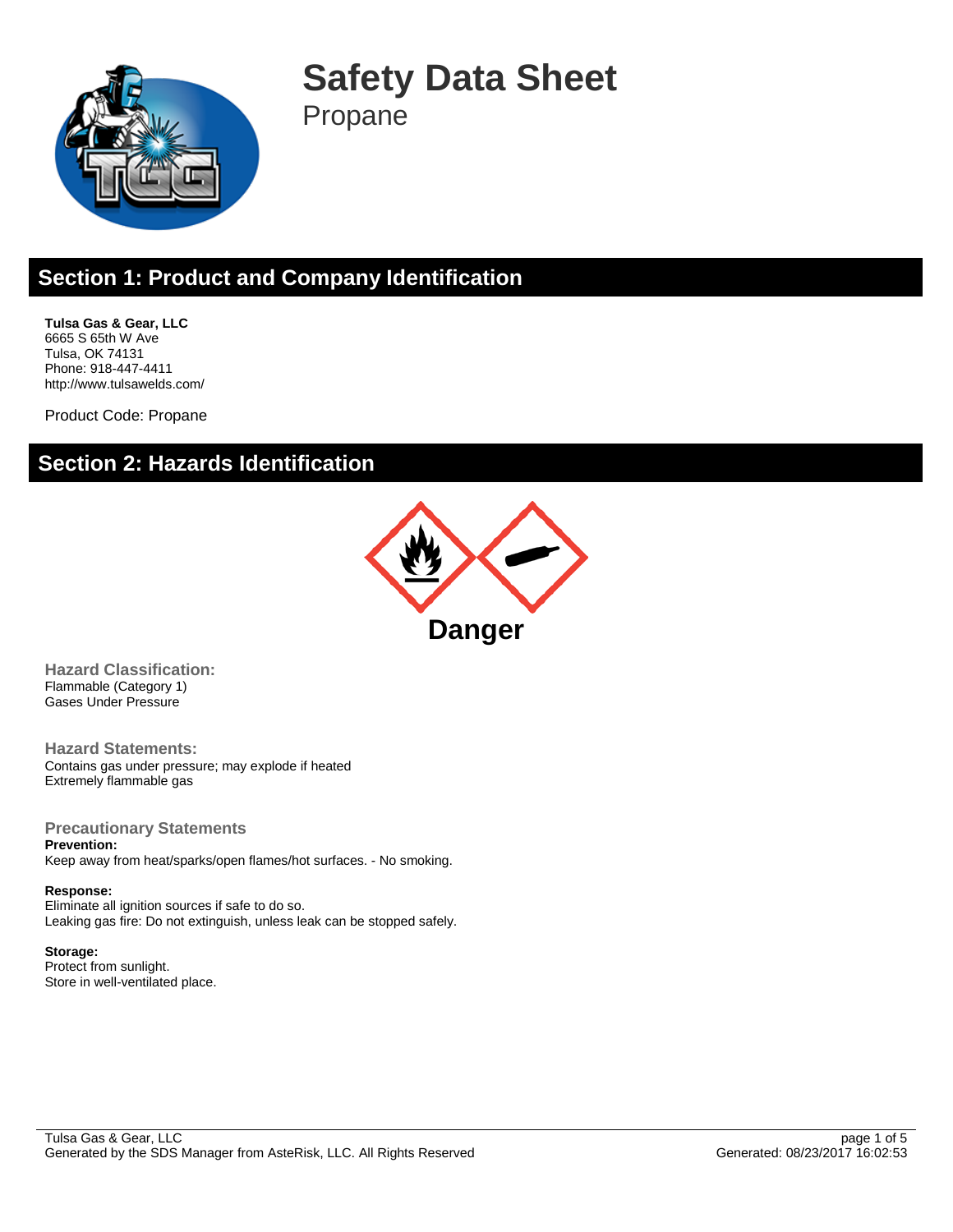

| <b>Chemical</b><br><b>Substance</b> | <b>Chemical Family</b>                | <b>Trade Names</b>                                                                                                                                      |
|-------------------------------------|---------------------------------------|---------------------------------------------------------------------------------------------------------------------------------------------------------|
| <b>PROPANE</b>                      | Hydrocarbons.<br>Aliphatic, Saturated | N-PROPANE: DIMETHYLMETHANE: PROPYL HYDRIDE: R-290: PROPYLHYDRIDE: LIQUEFIED<br>PETROLEUM GAS; LPG; >96% NATURAL GRADE; >99.9% PURE GRADE; UN 1978; C3H8 |

# **Section 4: First Aid Measures**

| <b>Skin Contact</b>                                                                                                                                                                                                                                    | <b>Eye Contact</b>                                                                                                                             | Ingestion                                                          | <b>Inhalation</b>                                                                                                                                                                                                                       | Note to<br><b>Physicians</b>              |
|--------------------------------------------------------------------------------------------------------------------------------------------------------------------------------------------------------------------------------------------------------|------------------------------------------------------------------------------------------------------------------------------------------------|--------------------------------------------------------------------|-----------------------------------------------------------------------------------------------------------------------------------------------------------------------------------------------------------------------------------------|-------------------------------------------|
| If frostbite or freezing occur,<br>immediately flush with plenty of<br>lukewarm water (105-115 F; 41-46 C).<br>DO NOT USE HOT WATER. If warm<br>water is not available, gently wrap<br>affected parts in blankets. Get<br>immediate medical attention. | Contact with liquid:<br>Immediately flush eyes<br>with plenty of water for at<br>least 15 minutes. Then<br>get immediate medical<br>attention. | If a large<br>amount is<br>swallowed, get<br>medical<br>attention. | If adverse effects occur, remove to<br>uncontaminated area. Give artificial<br>respiration if not breathing. If breathing<br>is difficult, oxygen should be<br>administered by qualified personnel.<br>Get immediate medical attention. | For<br>inhalation.<br>consider<br>oxygen. |

## **Section 5: Fire Fighting Measures**

| <b>Suitable Extinguishing Media</b>                                                    | <b>Products of Combustion</b>                                            | <b>Protection of Firefighters</b>                                                                                                    |
|----------------------------------------------------------------------------------------|--------------------------------------------------------------------------|--------------------------------------------------------------------------------------------------------------------------------------|
| Regular dry chemical, high expansion foam Large<br>fires: Flood with fine water spray. | Carbon monoxide, carbon dioxide, water<br>and toxic and irritating fumes | Any self-contained breathing<br>apparatus with a full facepiece.<br>Any self-contained breathing<br>apparatus with a full facepiece. |

# **Section 6: Accidental Release Measures**

| <b>Personal Precautions</b>                                                                                                                     | <b>Environmental Precautions</b>                             | <b>Nethods for Containment</b>                                                                                 |
|-------------------------------------------------------------------------------------------------------------------------------------------------|--------------------------------------------------------------|----------------------------------------------------------------------------------------------------------------|
| Keep unnecessary people away, isolate hazard area and<br>deny entry. Ventilate closed spaces before entering. Do not<br>touch spilled material. | Avoid heat, flames, sparks and<br>other sources of ignition. | Stop leak if possible without personal risk.<br>Reduce vapors with water spray. Remove<br>sources of ianition. |

| <b>Methods for Cleanup</b>       | <b>Other Information</b> |
|----------------------------------|--------------------------|
| Contact emergency personnel None |                          |

# **Section 7: Handling and Storage**

|                                                                                                            | <b>Storage</b>           |
|------------------------------------------------------------------------------------------------------------|--------------------------|
| Store and handle in accordance with all current regulations and standards. Grounding and bonding reguired. | Keep separated from      |
| Subject to storage regulations: U.S. OSHA 29 CFR 1910.101.                                                 | incompatible substances. |

# **Section 8: Exposure Controls/Personal Protection**

**Exposure Guidelines**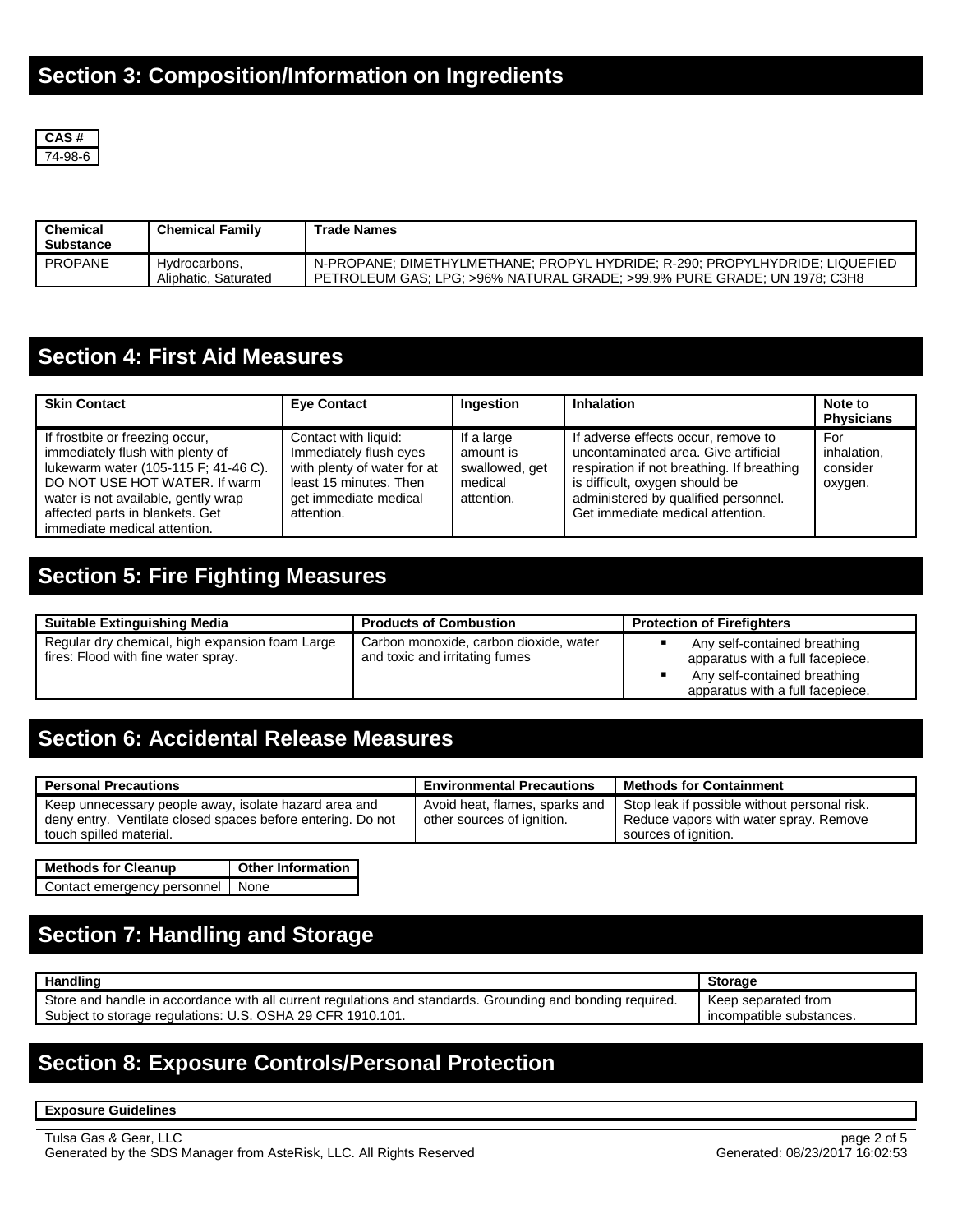#### **Exposure Guidelines**

PROPANE: 1000 ppm (1800 mg/m3) OSHA TWA 1000 ppm (1800 mg/m3) NIOSH recommended TWA 10 hour(s) LIQUIFIED PETROLEUM GAS (LPG): 1000 ppm (1800 mg/m3) OSHA TWA 1000 ppm ACGIH TWA 1000 ppm (1800 mg/m3) NIOSH recommended TWA 10 hour(s) ALIPHATIC HYDROCARBON GASES ALKANE (C1-C4): 1000 ppm ACGIH TWA

#### **Engineering Controls**

Handle only in fully enclosed systems.

| <b>Eve Protection</b>                                                                                                                                                                                                                                   | <b>Skin Protection</b>                                                                                                            | <b>Respiratory Protection</b>                                       |
|---------------------------------------------------------------------------------------------------------------------------------------------------------------------------------------------------------------------------------------------------------|-----------------------------------------------------------------------------------------------------------------------------------|---------------------------------------------------------------------|
| For the gas: Eye protection not required, but recommended. For the liquid:<br>Wear splash resistant safety goggles. Contact lenses should not be worn.<br>Provide an emergency eye wash fountain and quick drench shower in the<br>immediate work area. | For the gas: Protective clothing is not<br>required. For the liquid: Wear<br>appropriate protective, cold insulating<br>clothing. | Any self-contained<br>breathing apparatus with<br>a full facepiece. |

**General Hygiene considerations**

- **Avoid breathing vapor or mist**
- **Avoid contact with eyes and skin**
- **Wash thoroughly after handling and before eating or drinking**

# **Section 9: Physical and Chemical Properties**

| <b>Physical State</b> | Appearance | Color     | <b>Change in Appearance</b> | <b>Physical Form</b> | Odor               | Taste |
|-----------------------|------------|-----------|-----------------------------|----------------------|--------------------|-------|
| Gas                   | Clear      | Colorless | N/A                         | Gas                  | . odor<br>Gasoline | N/A   |

| <b>Flash Point</b> | Flammability  | <b>Partition Coefficient</b> | Autoianition<br>Temperature | <b>THE Upper Explosive Limits LE</b> | <b>Lower Explosive Limits</b> |
|--------------------|---------------|------------------------------|-----------------------------|--------------------------------------|-------------------------------|
| -157 F (-105 C)    | Not available | Not available                | (450 C)<br>842              | 0.095                                | $0.02^{\prime}$               |

| <b>Boiling</b><br><b>Point</b> | Freezina<br><b>Point</b> | Vapor<br><b>Pressure</b> | Vapor<br><b>Density</b> | <b>Specific</b><br>Gravity | Water<br><b>Solubility</b>  | рH                | Odor<br><b>Threshold</b> | Evaporation<br>Rate | <b>Viscosity</b> |
|--------------------------------|--------------------------|--------------------------|-------------------------|----------------------------|-----------------------------|-------------------|--------------------------|---------------------|------------------|
| -40 F (-<br>40 C)              | $-310$ F $(-)$<br>190 C) | 6398<br>mmHa @<br>21.1 C | .55<br>(Air=1)          | 0.5853 @<br>-45 C          | Verv<br>slightly<br>soluble | Not<br>applicable | $5000 -$<br>20000 ppm    | Not<br>applicable   | Not<br>available |

| Molecular<br>Weight | <b>Molecular</b><br><b>Formula</b> | Density | Weight per<br>Gallon | <b>Volatility by</b><br>Volume | <b>Volatility</b> | <b>Solvent Solubility</b>                                            |
|---------------------|------------------------------------|---------|----------------------|--------------------------------|-------------------|----------------------------------------------------------------------|
| $44.1^{\circ}$      | C-H3-C-H2-C-<br>H <sub>3</sub>     | 0.116   | Not available        | Not available                  | Not<br>applicable | Soluble: Absolute alcohol. ether. chloroform.<br>benzene, turpentine |

## **Section 10: Stability and Reactivity**

| <b>Stability</b>                        | <b>Conditions to Avoid</b>                | Incompatible Materials                              |
|-----------------------------------------|-------------------------------------------|-----------------------------------------------------|
| Stable at normal temperatures and       | Stable at normal temperatures and         | Oxidizing materials, combustible materials, halogen |
| pressure.                               | pressure.                                 | compounds.                                          |
|                                         |                                           |                                                     |
| <b>Hazardous Decomposition Products</b> | <b>Possibility of Hazardous Reactions</b> |                                                     |
| Oxides of carbon                        | Will not polymerize.                      |                                                     |

# **Section 11: Toxicology Information**

#### **Acute Effects**

| Oral LD50                                                                     |                        | Dermal                      | Inhalation                                                                                                                 |  |
|-------------------------------------------------------------------------------|------------------------|-----------------------------|----------------------------------------------------------------------------------------------------------------------------|--|
|                                                                               |                        | <b>LD50</b>                 |                                                                                                                            |  |
| LC50 Inhalation Gas, Rat >800000<br><b>Not</b><br>ppm 15 minutes<br>available |                        |                             | Nausea, vomiting, irregular heartbeat, headache, symptoms of drunkenness,<br>diorientation, suffocation, convulsions, coma |  |
|                                                                               |                        |                             |                                                                                                                            |  |
| Eve Irritation                                                                | <b>Skin Irritation</b> |                             | <b>Sensitization</b>                                                                                                       |  |
| Liquid: frostbite, blurred vision                                             |                        | Liquid: blisters, frostbite | Central nervous system depression, difficulty breathing                                                                    |  |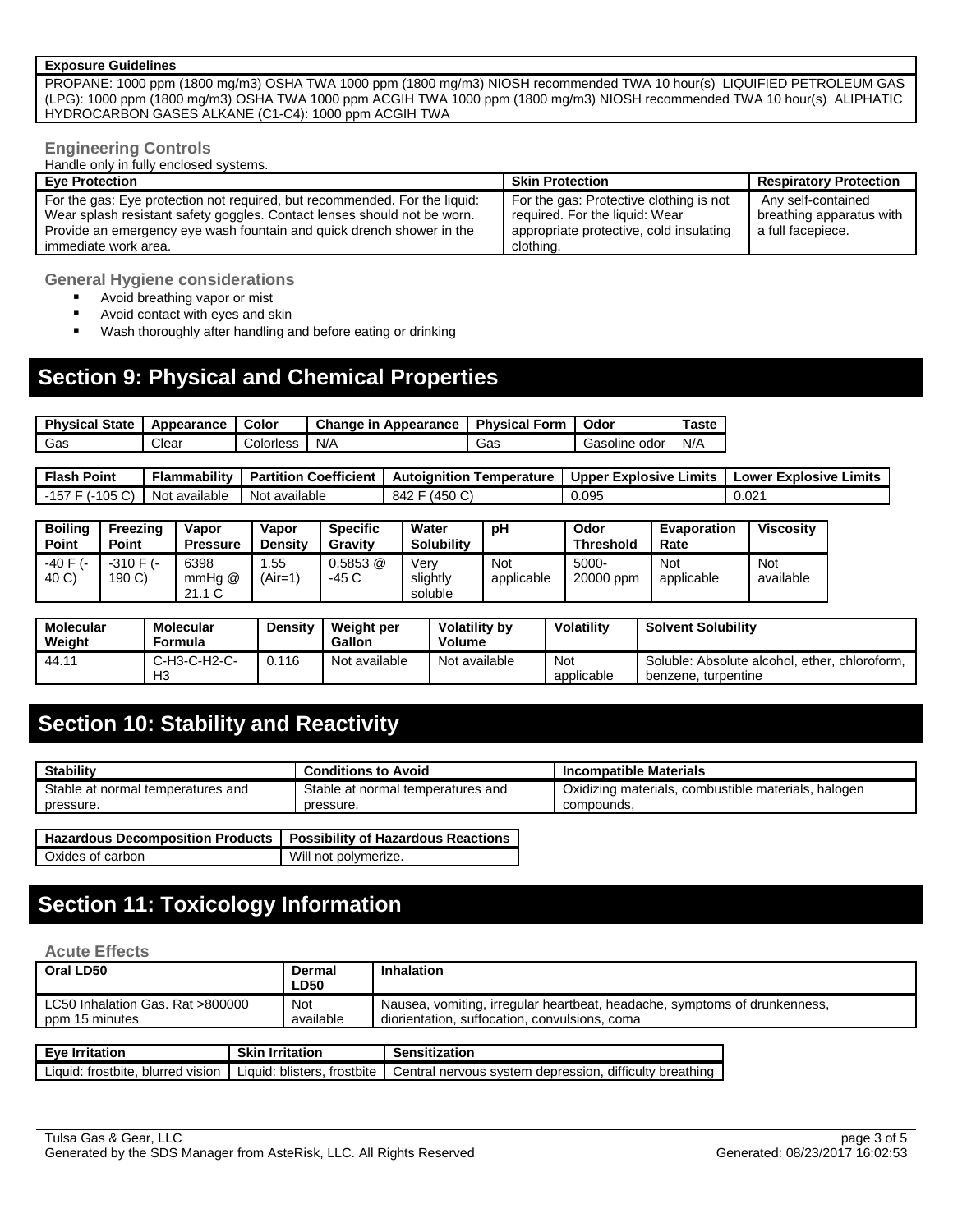| <b>Chronic Effects</b> |               |                                                       |                              |  |
|------------------------|---------------|-------------------------------------------------------|------------------------------|--|
|                        |               | Carcinogenicity   Mutagenicity   Reproductive Effects | <b>Developmental Effects</b> |  |
| Not available          | Not available | Not available                                         | No data                      |  |

# **Section 12: Ecological Information**

**Fate and Transport**

| Eco toxicity                         | <b>Persistence / Degradability</b> | <b>Bioaccumulation / Accumulation</b> | <b>Mobility in Environment</b> |
|--------------------------------------|------------------------------------|---------------------------------------|--------------------------------|
| Fish toxicity: Not available         | Not available                      | Not available                         | Not available                  |
| Invertibrate toxicity: Not available |                                    |                                       |                                |
| Algal toxicity: Not available        |                                    |                                       |                                |
| Phyto toxicity: Not available        |                                    |                                       |                                |
| Other toxicity: Not available        |                                    |                                       |                                |

### **Section 13: Disposal Considerations**

Dispose in accordance with all applicable regulations. Subject to disposal regulations: U.S. EPA 40 CFR 262. Hazardous Waste Number(s): D001.

## **Section 14: Transportation Information**

#### **U.S. DOT 49 CFR 172.101**

| Proper<br><b>Shipping</b><br><b>Name</b> | ID<br><b>Number</b> | Hazard<br><b>Class or</b><br><b>Division</b> | Packing<br>Group         | ∟abelinɑ<br>Requirements | <b>Passenger Aircraft or</b><br>Railcar Quantitv<br>Limitations | <b>Cargo Aircraft</b><br><b>Only Quantity</b><br>Limitations | Additional<br><b>Shipping</b><br><b>Description</b> |
|------------------------------------------|---------------------|----------------------------------------------|--------------------------|--------------------------|-----------------------------------------------------------------|--------------------------------------------------------------|-----------------------------------------------------|
| Propane                                  | <b>UN1978</b>       | 2.1                                          | <b>Not</b><br>applicable | <u>.</u>                 | Forbidden                                                       | 150 kg                                                       | N/A                                                 |

#### **Canadian Transportation of Dangerous Goods**

**Shipping Name UN Number Class Packing Group / Risk Group** Propane UN1978 2.1 Not applicable

# **Section 15: Regulatory Information**

**U.S. Regulations**

| LCERCLA Sections LSARA 355.30 | <b>SARA 355.40</b>              |
|-------------------------------|---------------------------------|
| Not regulated.                | Not regulated.   Not regulated. |

**SARA 370.21**

|       |                             |        | Acute   Chronic   Fire   Reactive   Sudden Release |
|-------|-----------------------------|--------|----------------------------------------------------|
| l Yes | $\overline{\phantom{a}}$ No | Yes No | Yes                                                |

**SARA 372.65** Not regulated.

**OSHA Process Safety** Not regulated.

**State Regulations CA Proposition 65** Not regulated.

**Canadian Regulations WHMIS Classification**